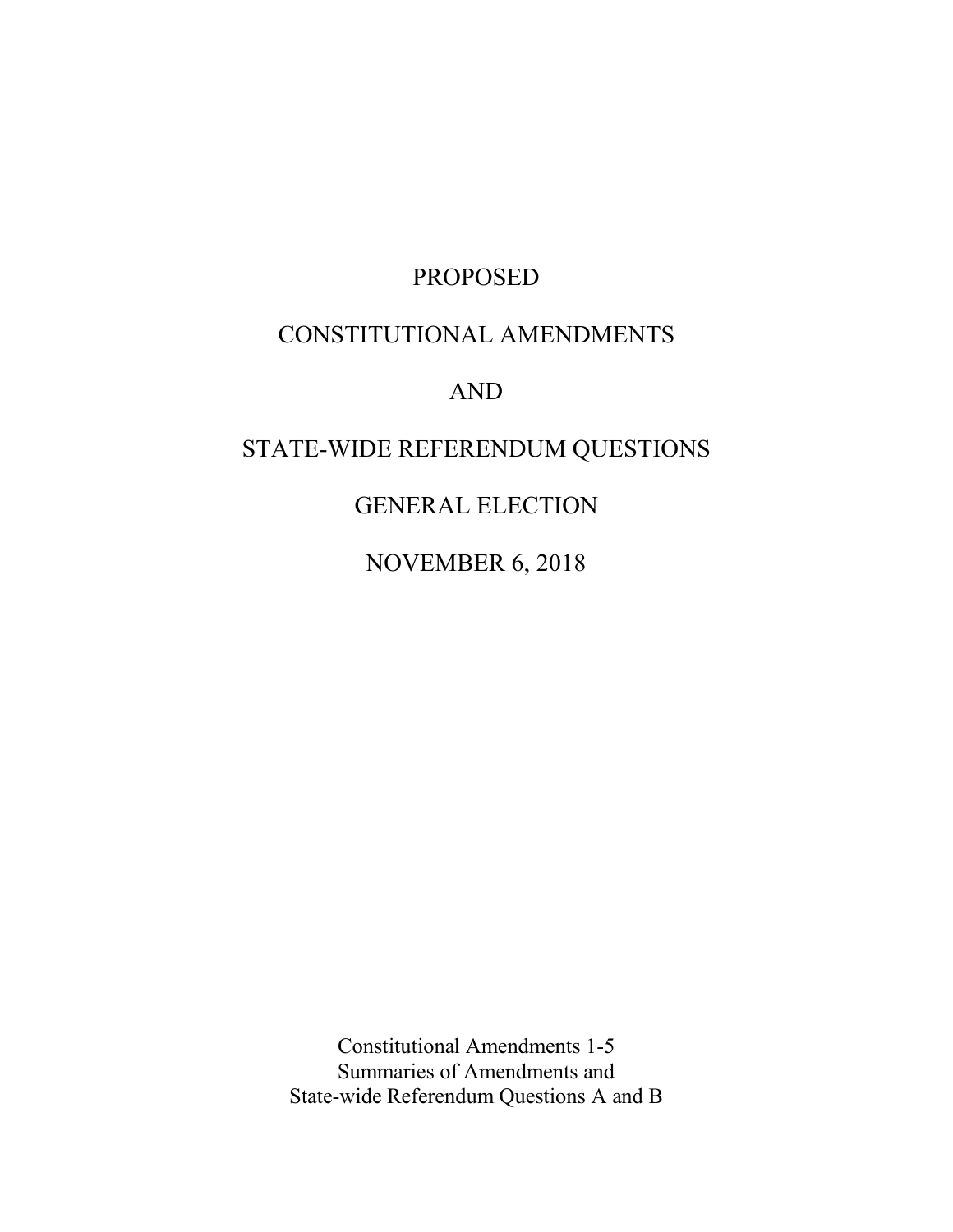This booklet contains copies of the five proposed amendments to the Constitution in their entirety. These amendments will be submitted at the general election on November 6, 2018. As required by the Constitution, these proposed amendments in their entirety are on file in the office of the judge of the probate court in each county and are available for public inspection. This booklet also includes summaries of the five proposals as prepared by Attorney General Christopher Carr, Secretary of State Brian P. Kemp, and Legislative Counsel Rick Ruskell and published in the newspaper which is each county's official legal organ. In addition, summaries of the two state-wide referendum questions prepared by Secretary of State Brian P. Kemp are included.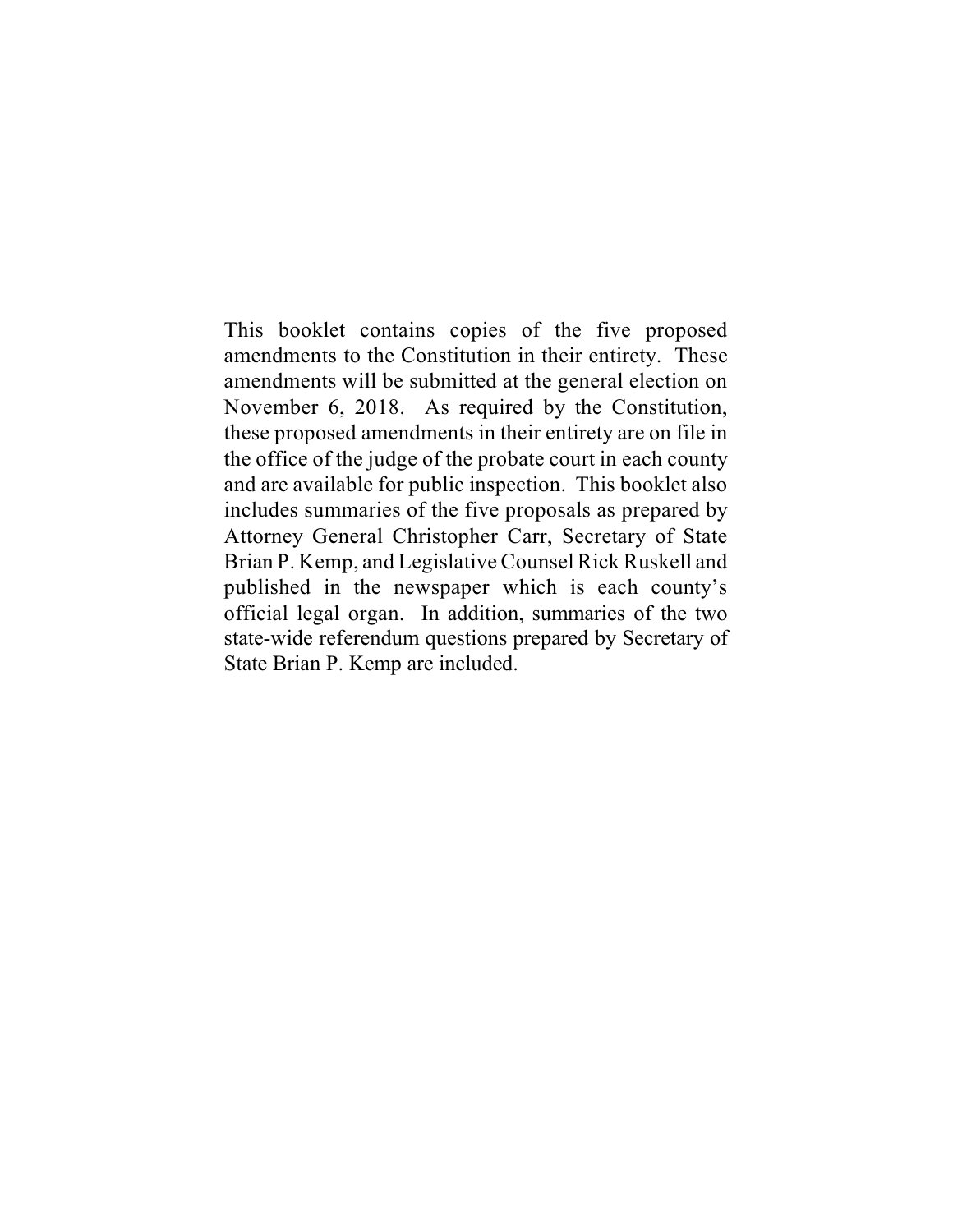**CONSTITUTIONAL** AMENDMENTS 1-5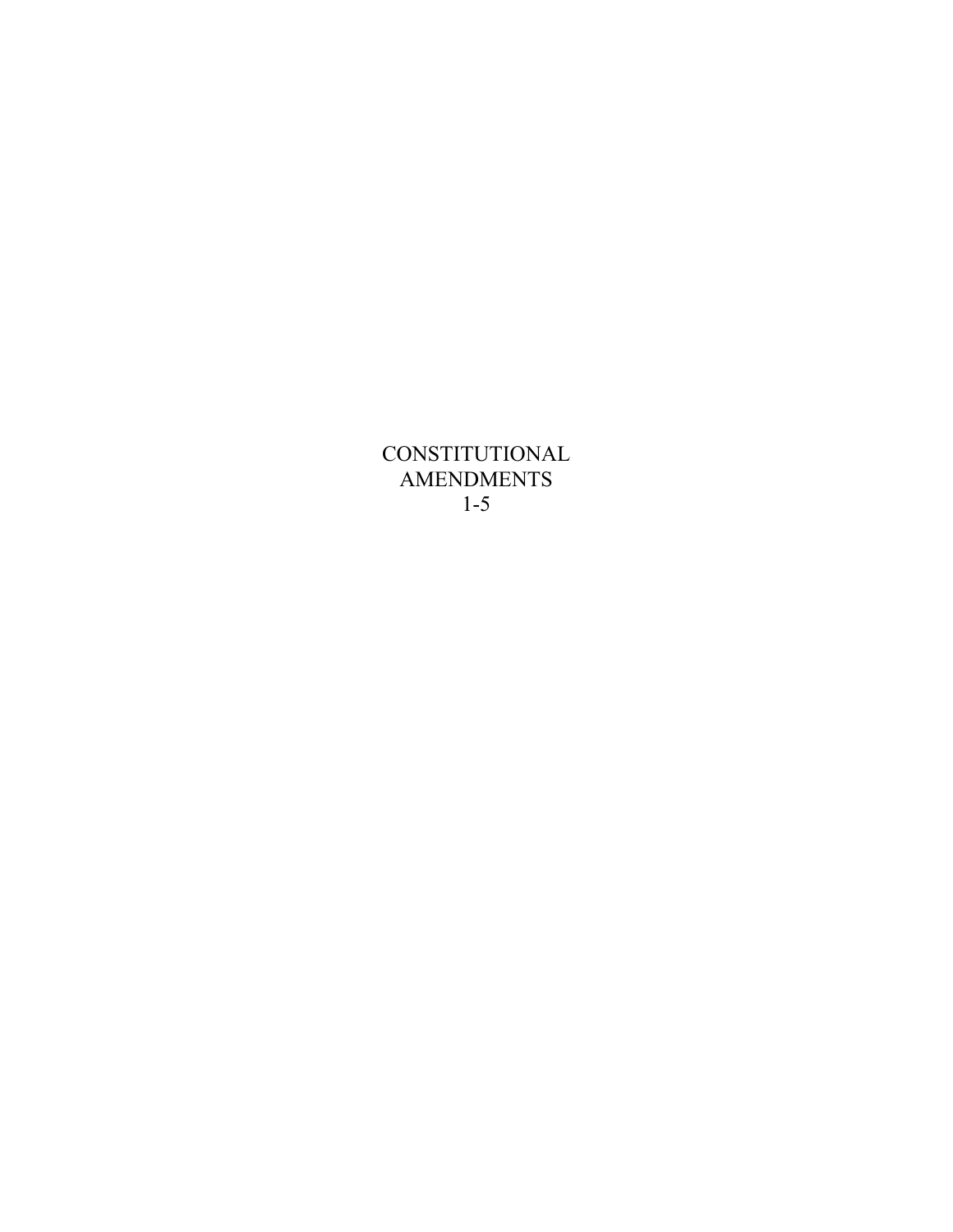**- 1 -**

House Resolution No. 238 Resolution Act No. 414 Ga. L. 2018, p. 1138

#### **A RESOLUTION**

Proposing an amendment to the the contrary notwithstanding, and Constitution so as to authorize such revenues shall not be the General Assembly to provide subject to the limitations of by general law for an annual subparagraph (a) of this allocation of up to 80 percent of Paragraph or Article VII, Section the revenue derived from the III, Paragraph II(a). state sales and use tax with respect to goods and services collected by sporting goods The above proposed amendment stores a trust fund to be used for to the Constitution shall be the protection and preservation of published and submitted as conservation land; to provide for provided in Article X, Section I, House Resolution No. 993 sunset provisions in authorized Paragraph II of the Constitution. Resolution Act No. 410 general laws; to provide for The ballot submitting the above Ga. L. 2018, p. 1130 related matters; to provide for the proposed amendment shall have submission of this amendment written or printed thereon the for ratification or rejection; and following: for other purposes.

BE IT RESOLVED BY THE GENERAL ASSEMBLY OF GEORGIA:

#### **SECTION 1.**

Article III, Section IX, Paragraph VI ofthe Constitution is amended by adding a new subparagraph to read as follows:

"(p) The General Assembly is authorized to provide by general law that up to 80 percent of all moneys received by the state from the levy of a tax on the sale and use of goods and services, as defined by general law, collected by establishments classified under the 2007 North American Industry Classification Code 451110, sporting goods stores, in the immediately preceding fiscal year will be paid into and dedicated to the Georgia Outdoor Stewardship Trust Fund for the purpose of protecting and preserving conservation land, as more specifically provided for by general law. Any general law adopted pursuant to this Paragraph shall provide for automatic repeal not more than

ten years after its effective date, provided that such repeal date may be extended for a maximum of ten additional years. The revenues dedicated pursuant to the provisions of Article III, favor of ratifying the proposed Magistrate courts, probate courts, Section IX, Paragraph IV(c) to

#### **SECTION 2.**

rivers, lakes, and streams; to protect forests, fish, GEORGIA: wildlife habitats, and state and local our children and families to play and enjoy the outdoors,

tax rate?"

state.

**- 2 -**

#### **A RESOLUTION**

"( ) YES Without increasing Proposing an amendment to the not be subject to the provisions of ( ) NO the current state Constitution so as to create a this article. The General sales tax rate, shall state-wide business court with Assembly shall have the the Constitution of state-wide jurisdiction for use authority to confer 'by law' Georgia be under certain circumstances; to jurisdiction upon municipal amended so as to provide for venue, jurisdiction, courts to try state offenses. create the Georgia and powers; to provide for O u t d o o r selection, terms, and system. All courts of the state Stewardship Trust qualifications of state-wide shall comprise a unified judicial Fund to conserve business court judges; to provide system. lands that protect for the submission of this drinking water amendment for ratification or *exercise of power outside own* sources and the rejection; to provide for related *court; scope of term 'judge.'* water quality of matters; and for other purposes.

and conserve GENERAL ASSEMBLY OF the request and with the consent

#### **SECTION 1.**

opportunities for II, III, IV, and VII as follows: "**SECTION I.**

#### **JUDICIAL POWER**

by dedicating, *of the state*. The judicial power subject to full of the state shall be vested *judicial power*. Each court may public disclosure, exclusively in the following exercise such powers as up to 80 percent of classes of courts: magistrate necessary in aid of its jurisdiction the existing sales courts, probate courts, juvenile or to protect or effectuate its tax collected by courts, state courts, superior judgments; but only the superior Paragraph I. *Judicial power* created.

this subparagraph shall not lapse, All persons desiring to vote in manner provided by law. stores to such Court of Appeals, and Supreme purposes without Court. Nothing in this paragraph increasing the shall preclude a superior court current state sales from creating a business court amendment shall vote "Yes." juvenile courts, and state courts All persons desiring to vote shall be courts of limited against ratifying the proposed jurisdiction. In addition, the amendment shall vote "No." If General Assembly may establish such amendment shall be ratified or authorize the establishment of as provided in said Paragraph of municipal courts and may the Constitution, it shall become authorize administrative agencies a part of the Constitution of this to exercise quasi-judicial powers. division for its circuit in a Municipal courts shall have jurisdiction over ordinance violations and such other jurisdiction as provided by law. Except as provided in this Paragraph and in Section X, municipal courts, county recorder's courts, and civil courts in existence on June 30, 1983, and administrative agencies shall

Paragraph II. *Unified judicial*

parks; and to Article VI of the Constitution is 'judge,' as used in this article, p r o v i d e amended by revising Sections I, shall include Justices, judges, BE IT RESOLVED BY THE judicial power in any court upon Paragraph III. *Judges;* Provided the judge is otherwise qualified, a judge may exercise of the judges of that court and of the judge's own court under rules prescribed by law. The term senior judges, magistrates, and every other such judicial office of whatever name existing or

sporting goods courts, state-wide business court, and appellate courts andParagraph IV. *Exercise of*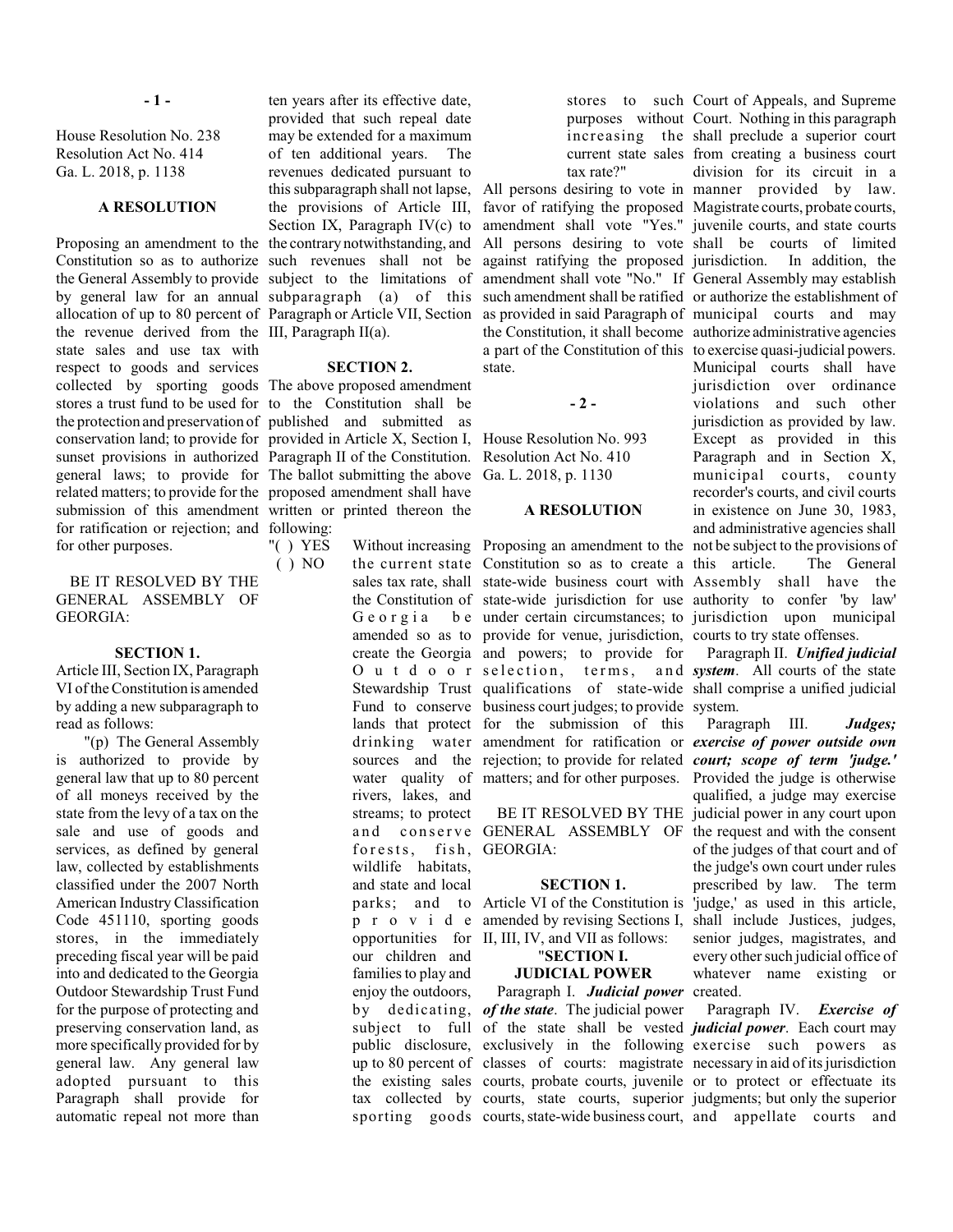state-wide business court shall determines that jurisdiction or from the date of the filing of the crime was committed, except have the power to issue process venue lies elsewhere. in the nature of mandamus, p r o h i b i t i o n, performance, quo warranto, and rules of evidence shall be as separation of the parties, and in such county. injunction. Each superior court, prescribed by law. state court, and other courts of record and the state-wide *for pilot projects*. The General business court may grant new Assembly may by general law trials on legal grounds.

*jurisdiction, powers, etc*. Except house enact legislation providing as otherwise provided in this for, as pilot programs of limited Constitution, the courts of each duration, courts which are not class shall have uniform uniform within their classes in jurisdiction, powers, rules of jurisdiction, powers, rules of practice and procedure, and practice and procedure, and selection, qualifications, terms, selection, qualifications, terms, and discipline of judges. The and discipline of judges for such provisions of this Paragraph, as pilot courts and other matters related to the state-wide business relative thereto. Such legislation court, shall be effective as shall name the political provided by law.

Paragraph VI. *court sessions*. The state shall be grant to such court created as a divided into judicial circuits, each pilot program the power to issue of which shall consist of not less process in the nature of than one county. Each county mandamus, prohibition, specific shall have at least one superior performance, quo warranto, and court, magistrate court, a probate injunction. court, and, where needed, a state Assembly shall provide by superior court. Assembly may provide by law the Judicial Council of Georgia that the judge ofthe probate court or its successor. Legislation magistrate court. In the absence Paragraph shall not deny equal of a state court or a juvenile protection of the laws to any court, the superior court shall person in violation of Article I, exercise that jurisdiction. Section I, Paragraph II of this Superior courts shall hold court at Constitution. least twice each year in each county.

Paragraph VII. *Judicial circuits, courts, and judgeships,* Divorce cases shall be tried in the *law changed.* Assembly may abolish, create, resides, if a resident of this state; juvenile court cases as may law, without regard to consolidate, or modify judicial if the defendant is not a resident otherwise be provided by the uniformity. circuits and courts and of this state, then in the county in judgeships; but no circuit shall which the plaintiff resides;

cases. Any court shall transfer to residence of the plaintiff if the domestic, shall be as provided by provided by law. the appropriate court in the state defendant has moved from that law; and all criminal cases shall

Paragraph IX. *evidence; law prescribed*. All domicile at the time of the impartial jury cannot be obtained

Paragraph V. *Uniformity of* majority of the members of each circuits; courts in each county; in addition to any other power, Equity cases shall be tried in the been, or shall be, provided by court, a juvenile court, and a general law for a procedure for joint promisors, copartners, or trial of a case that is before the business court division of submitting proposed legislation joint trespassers residing in state-wide business court shall may also serve as the judge of the enacted pursuant to this *maker, endorser, etc*. Suits Paragraph X. *Authorization* approved by a two-thirds' subdivision, judicial circuit, and *Judicial* existing courts affected and may, The General The General relating to such pilot programs to

#### **SECTION II. VENUE**

consist of less than one county. provided, however, a divorce Paragraph VIII. *Transfer of* case may be tried in the county of to corporations, foreign and have state-wide jurisdiction as any civil case in which it same county within six months be tried in the county where the Paragraph I. *Divorce cases*. county where the defendant All other civil cases, except now or hereafter provided by

divorce action and said county cases in the superior courts where was the site of the marital the judge is satisfied that an provided, further, that anyperson who has been a resident of any *third-party practice*. The United States army post or General Assembly may provide military reservation within the by law that venue is proper in a State of Georgia for one year county other than the county of next preceding the filing of the residence of a person or entity petition may bring an action for impleaded into a pending civil divorce in any county adjacent to case by a defending party who said United States army post or contends that such person or military reservation.

Cases respecting titles to land the claim against said defending shall be tried in the county where party. the land lies, except where a single tract is divided by a *change venue*. The power to county line, in which case the change the venue in civil and superior court of either county criminal cases shall be vested in shall have jurisdiction.

county where a defendant resides law. against whomsubstantial reliefis prayed.

*joint obligors, copartners, or* business court may conduct joint trespassers. Suits against pretrial proceedings in any joint obligors, joint tort-feasors, county as provided by law. Any different counties may be tried in take place in the county as is either county.

Paragraph V. *Suits against* section. against the maker and endorser of promissory notes, or drawer, acceptor, and endorser of foreign or inland bills of exchange, or *classes of courts of limited* like instruments, residing in *jurisdiction*. different counties, shall be tried juvenile, and state courts shall in the county where the maker or have uniform jurisdiction as acceptor resides.

Juvenile Court Code of Georgia, shall be tried in the county where *state-wide business court*. The the defendant resides; venue as state-wide business court shall

Paragraph II. *Land titles*. defending party for all or part of Paragraph VII. *Venue in* entity is or may be liable to said

Paragraph III. *Equity cases*. exercised in such manner as has Paragraph VIII. *Power to* the superior courts to be

Paragraph IV. *Suits against* cases before the state-wide Paragraph IX. *Venue of state-wide business court*. All otherwise prescribed by this

#### **SECTION III. CLASSES OF COURTS OF LIMITED JURISDICTION**

Paragraph VI. *All other cases*. shall have such jurisdiction as Paragraph I. *Jurisdiction of* The magistrate, provided by law. Probate courts

Paragraph II. *Jurisdiction of*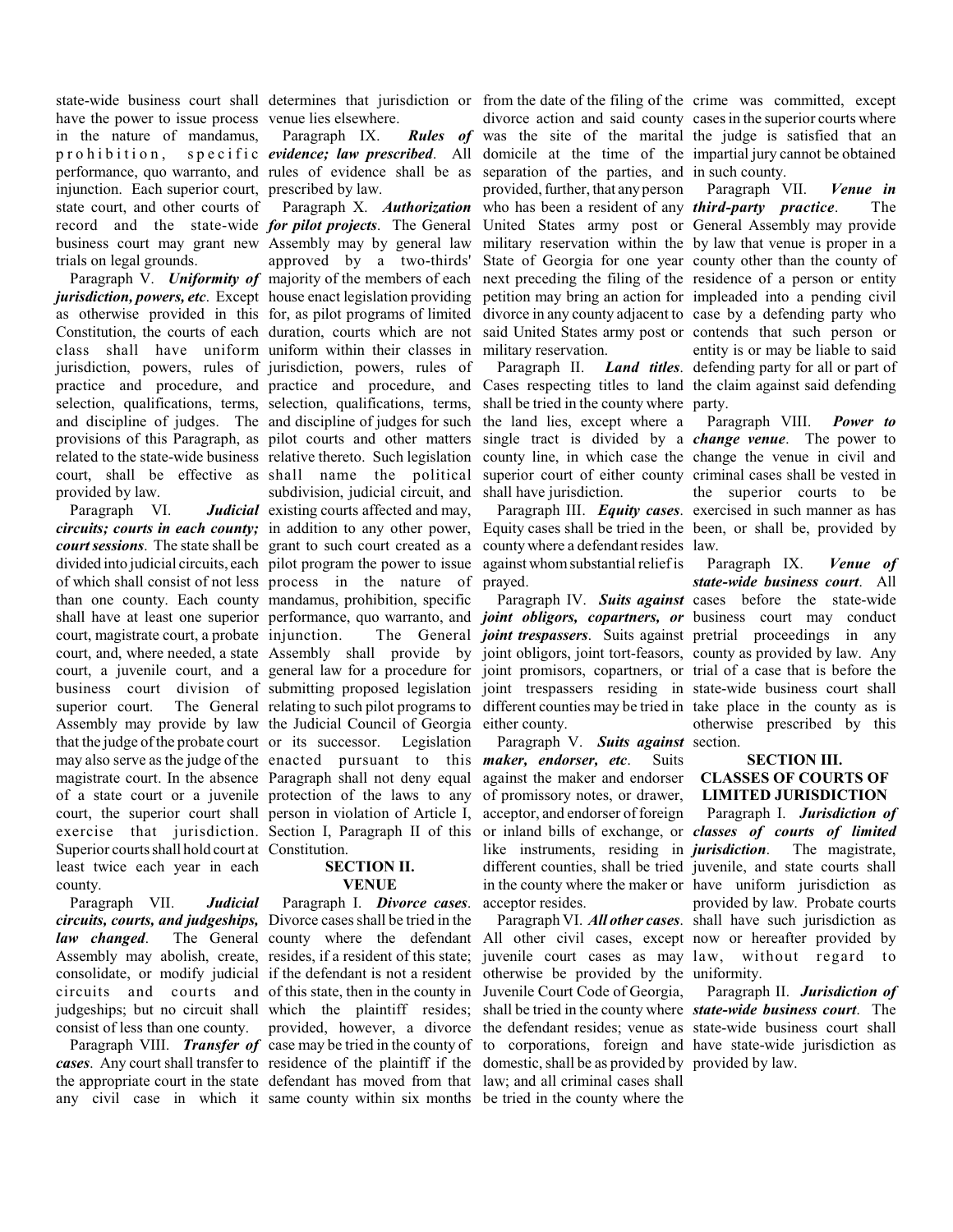#### **SECTION IV. SUPERIOR COURTS**

Paragraph I. *Jurisdiction of superior courts*. The superior courts shall have jurisdiction in all cases, except as otherwise provided in this Constitution. They shall have exclusive jurisdiction over trials in felony cases, except in the case of juvenile offenders as provided by law; in cases respecting title to land; and in divorce cases. They shall have concurrent jurisdiction with the state-wide business court in equity cases. A superior court by agreement of the parties may order removal of a case to the state-wide business court as provided by law. The superior courts shall have such appellate jurisdiction, either alone or by circuit or district, as may be provided by law.

#### **SECTION VII. SELECTION, TERM, COMPENSATION, AND DISCIPLINE OF JUDGES**

Paragraph I. *Selection; term of office*. (a) All superior court and state court judges shall be elected on a nonpartisan basis for a term of four years. All Justices of the Supreme Court and the Judges of the Court of Appeals shall be elected on a nonpartisan basis for a term of six years. The terms of all judges thus elected shall begin the next January 1 after their election. All other judges shall continue to be selected in the manner and for the term they were selected on June 30, 1983, until otherwise provided by local law.

(b) All state-wide business court judges shall serve a term of five years; provided, however, that the initial term of such judges shall be as provided by law. Such judges shall be appointed by the Governor, subject to approval by a majority the Governor, subject to review by the Supreme Court. vote of the Senate Judiciary Committee and a majority vote of subparagraph (b) of Paragraph Commission which existed on certiorari, the judge shall be the House Committee on (I) of this section. Judiciary. Such judges may be

reappointed for any number of consecutive terms as long as he *service of appointees*. An or she meets the qualifications of appointment at the time of each appointment and is approved as required by this subparagraph. The state-wide business court shall consist of the number of judges as provided for by law. For purposes of qualifications, state-wide business court judges shall be deemed to serve the geographical area of this state.

practice law for seven years.

five years.

(b.1) State-wide business law.

law.

they are selected to serve.

requirements.

Paragraph III. *Vacancies*. Vacancies shall be filled by except as otherwise provided by law in the magistrate, probate, and juvenile courts. Vacancies in the state-wide business court shall be filled by appointment of approval as specified in

Paragraph IV. *Period of* appointment.

Paragraph II. *Qualifications*. compensation and allowances as of justice which brings the state-wide business court judges supplements are hereby Any judge may be retired for shall have been admitted to continued and may be granted or disability which constitutes a (b) State court judges shall Assembly. County governing interference with the performance have been admitted to practice authorities which had the of the duties of office. The law for seven years, provided authority on June 30, 1983, to Supreme Court shall adopt rules that this requirement shall be make county supplements shall of implementation. five years in the case of state continue to have such authority courtjudges elected or appointed under this Constitution. An in the year 2000 or earlier. incumbent's salary, allowance, or state or by a grand jury of the Juvenile court judges shall have supplement shall not be United States of any judge, the been admitted to practice law for decreased during the incumbent's Attorney General or district *and allowances of judges*. All turpitude, or for conduct judges shall receive prejudicial to the administration changed by the General serious and likely permanent term of office.

court judges shall have such *Qualifications Commission*; Judicial Qualifications qualifications as provided by power; composition. (a) The Commission. The commission (c) Probate and magistrate general law create and provide (b)(2) of this Paragraph, review judges shall have such for the composition, manner of the indictment, and, if it qualifications as provided by appointment, and governance of determines that the indictment (d) All judges shall reside in Commission, with such the administration of the office of the geographical area in which commission having the power to the indicted judge and that the (e) The General Assembly involuntary retirement of judges are adversely affected thereby, may provide by law for as provided by this Article. the commission shall suspend the additional qualifications, Appointments to the Judicial judge immediately and without including, but not limited to, Qualifications Commission shall further action pending the final m i n i m u m re s i d e n c y be subject to confirmation by the disposition of the case or until the Paragraph VI. General Assembly shall by shall, subject to subparagraph a Judicial Qualifications relates to and adversely affects discipline, remove, and cause rights and interests of the public Senate as provided for by general expiration of the judge's term of law.

appointment of the Governor Judicial Qualifications which such judge was elected Commission shall comport with and in which the indictment due process. Such procedures occurred, if a nolle prosequi is and advisory opinions issued by entered, if the public official is the Judicial Qualifications acquitted, or if after conviction Commission shall be subject to the conviction is later overturned

abolished.

(a) Appellate, superior, and provided by law; county judicial office into disrepute. appointee to an elective office *retirement of judges*. (a) Any shall serve until a successor is judge may be removed, duly selected and qualified and suspended, or otherwise until January 1 of the year disciplined for willful misconduct following the next general in office, or for willful and election which is more than six persistent failure to perform the months after such person's duties of office, or for habitual Paragraph V. *Compensation* of a crime involving moral Paragraph VII. *Discipline, removal, and involuntary* intemperance, or for conviction

> (b) The procedures of the During the term of office to (c) The Judicial Qualifications application for a writ of June 30, 2017, is hereby immediately reinstated to the (b)(1) Upon indictment for a felony by a grand jury of this attorney shall transmit a certified Judicial copy of the indictment to the office, whichever occurs first. as a result of any direct appeal or office from which he was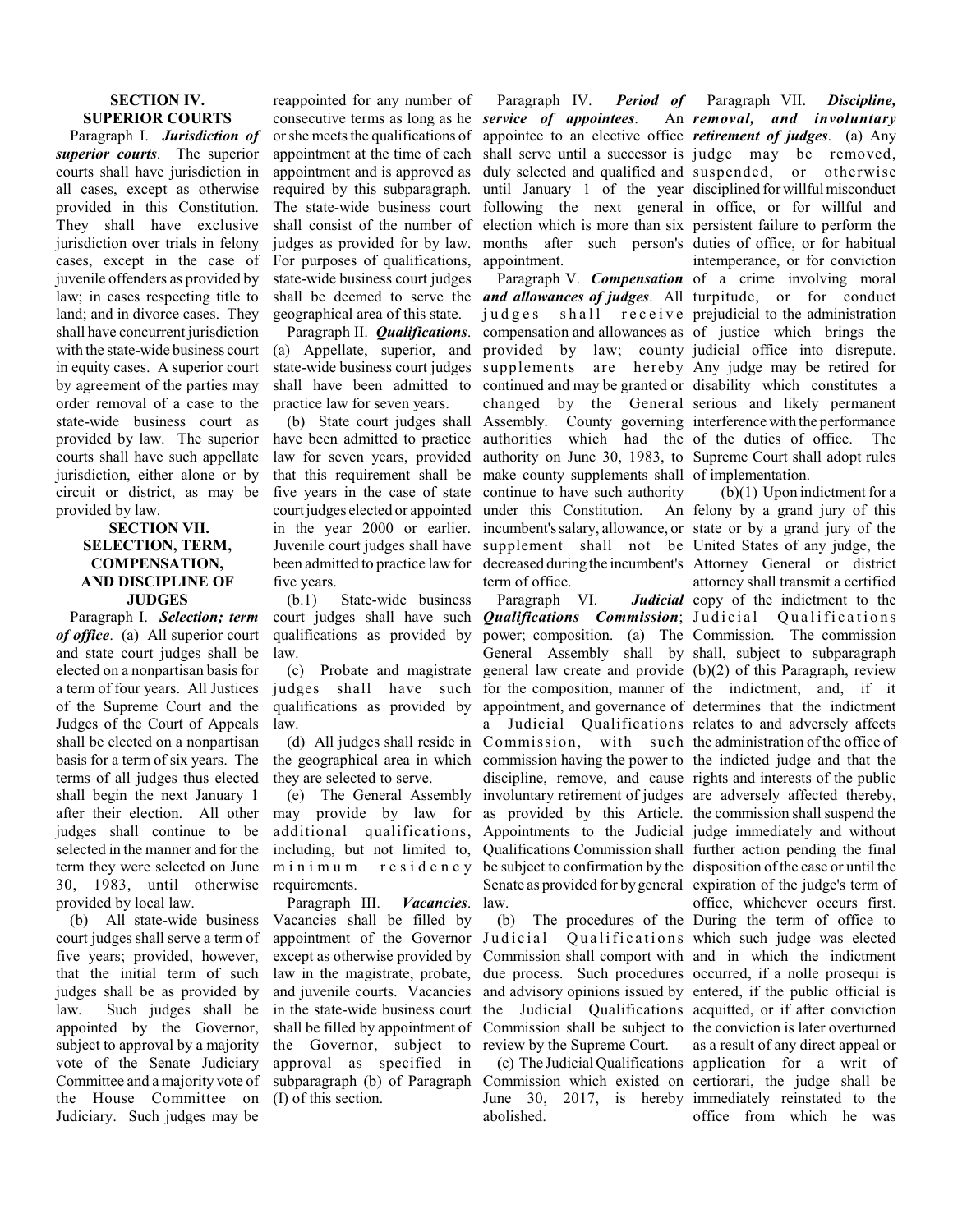suspended. While a judge is suspended under this subparagraph and until initial conviction by the trial court, the judge shall continue to receive the compensation fromhis office. After initial conviction by the trial court, the judge shall not be entitled to receive the compensation from his office. If the judge is reinstated to office, he shall be entitled to receive any compensation withheld under the provisions of this subparagraph. For the duration of any suspension under this subparagraph, the Governor shall appoint a replacement judge. Upon a final conviction with no appeal or review pending, the office shall be declared vacant and a successor to that office shall be chosen as provided in this Constitution or the laws enacted in pursuance thereof.

(2) The commission shall not review the indictment for a period of 14 days from the day the indictment is received. This period of time may be extended by the commission. During this period of time, the indicted judge may, in writing, authorize the commission to suspend him from office. Any such voluntary suspension shall be subject to the same conditions for review, reinstatement, or declaration of vacancy as are provided in this subparagraph for a nonvoluntary suspension.

(3) After any suspension is imposed under this subparagraph, the suspended judge may petition the commission for a review. If the commission determines that the judge should no longer be suspended, he shall immediately be reinstated to office.

(4)(A) The findings and records of the commission and the fact that the public official has or has not been suspended shall not be admissible in evidence in any court for any purpose.

records of the commission shall not be open to the public except January 1, 1987. as provided by the General Assembly by general law.

(5) The provisions of this subparagraph shall not apply to prior to January 1, 1985.

(6) If a judge who is provisions of this subparagraph after review. is not first tried at the next regular or special term following the indictment, the suspension The above proposed amendment methodology for establishing the shall be terminated and the judge shall be reinstated to office. The judge shall not be reinstated under this provision if he is not so tried based on a continuance granted upon a motion made only by the defendant.

(c) Upon initial conviction of any judge for any felony in a trial court of this state or the United States, regardless of whether the judge has been suspended previously under subparagraph (b) of this Paragraph, such judge shall be immediately and without further action suspended from office. While a judge is suspended from office under this subparagraph, he shall not be entitled to receive the compensation from his office. If the conviction is later overturned as a result of any direct appeal or application for a writ of certiorari, the judge shall be immediately reinstated to the office from which he was suspended and shall be entitled to receive any compensation withheld under the provisions of this subparagraph. For the duration of any suspension under All persons desiring to vote in taxation, such methods to include this subparagraph, the Governor favor of ratifying the proposed a formula based on current use, shall appoint a replacement amendment shall vote "Yes." annual productivity, and real judge. Upon a final conviction All persons desiring to vote property sales data, of'forest land with no appeal or review against ratifying the proposed conservation use property' to pending, the office shall be declared vacant and a successor to that office shall be chosen as as provided in said Paragraph of which lies within one or more provided in this Constitution or the Constitution, it shall become counties, provided that such the laws enacted in pursuance a part of the Constitution of this forest land is in parcels of at leastthereof. The provisions of this state.

(B) The findings and subparagraph shall not apply to any conviction rendered prior to

any indictment handed down accordance with due process of suspended from office under the upon order of the Supreme Court provisions subclassifying forest Paragraph VIII. *Due process;* Resolution Act No. 297 *review by Supreme Court*. No Ga. L. 2018, p. 1127 action shall be taken against a judge except after hearing and in law. No removal or involuntary Proposing an amendment to the retirement shall occur except Constitution so as to revise

#### **SECTION 2.**

to the Constitution shall be value of forest land conservation published and submitted as use property and related provided in Article X, Section I, assistance grants; to permit Paragraph II of the Constitution. increases to assistance grants by The ballot submitting the above general law up to a five-year proposed amendment shall have period; to permit the deduction written or printed thereon the and retention of a portion of following:

court business court amendment for ratification or divisions, and allow rejection; and for other purposes. for the appointment p r o c e s s f o r court judges in order GEORGIA: to lower costs, improve the certain complex read as follows: business disputes for state?"

amendment shall vote "No." If include only forest land of at such amendment shall be ratified least 200 acres in aggregate

House Resolution No. 51

#### **A RESOLUTION**

"( ) YES Shall the Constitution land conservation use property; () NO of Georgia be to permit the subclassification of amended so as to qualified timberland property for create a state-wide ad valorem taxation purposes; to business court, provide for related matters; to authorize superior provide for the submission of this land conservation use property for ad valorem taxation purposes; to revise the prescribed assistance grants related to forest

> state-wide business GENERAL ASSEMBLY OF BE IT RESOLVED BY THE

#### **SECTION 1.**

efficiency of all Article VII, Section I, Paragraph courts, and promote III ofthe Constitution is amended predictability of by revising subparagraph (f) and judicial outcomes in by adding a new subparagraph to

the benefit of all Assembly shall provide by citizens of this general law for the definition,  $(f)(1)$  The General methods of assessment, and

**- 3 -**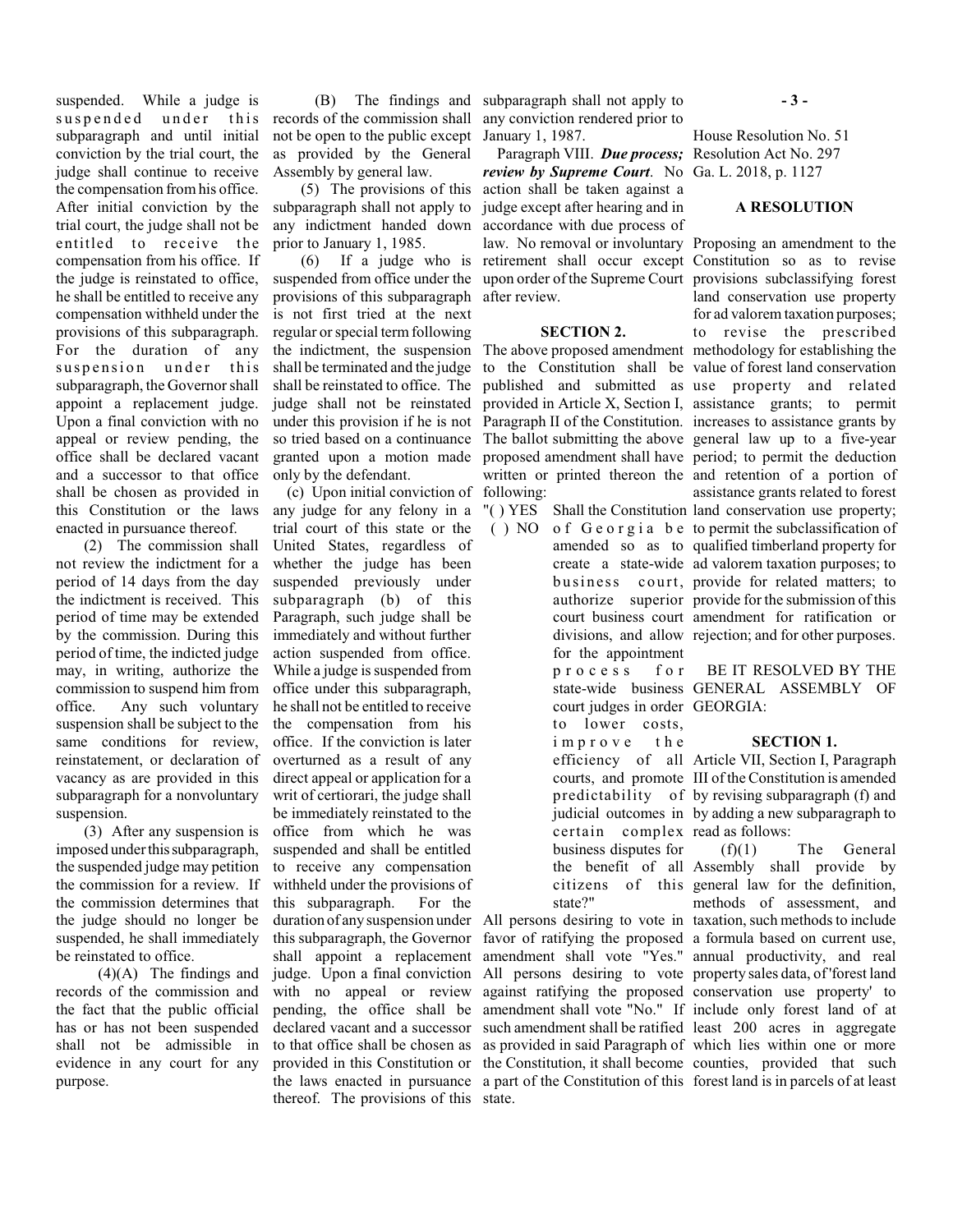100 acres within any given county.

(2)(A) Any individual or individuals or any entity registered to do business in this state desiring the benefit of such methods of assessment and taxation for forest land conservation use property shall be required to enter into a covenant to continue the property in forest land use.

(B) All contiguous forest land conservation use property of an owner within a county for which forest land conservation use assessment is sought under this subparagraph shall be in a single covenant.

(C) A breach of such covenant within ten years shall result in a recapture of the tax savings resulting from such methods of assessment and taxation and may result in other appropriate penalties.

(D) The General Assembly may provide by general law for a limited exception to the 200 acre requirement in the case of a transfer of ownership of all or a part of the forest land conservation use property during a covenant period to another owner qualified to enter into an original forest land conservation the amount of such reduction. use covenant if the original covenant is continued by both such acquiring owner and the transferor for the remainder of the term, in which event no breach of the covenant shall be deemed to have occurred even if the total size of a tract from which the transfer was made is reduced below 200 acres.

(3) No portion of an otherwise eligible tract of forest land conservation use property shall be entitled to receive simultaneously special assessment and taxation under this subparagraph and either subparagraph (c) or (e) of this Paragraph.

county and independent school reduction amount. districts to offset revenue loss attributable to implementation of this subparagraph. Such grants shall be made in such manner and shall be subject to such procedures as may be specified by general law. For the years 2019, 2020, 2021, 2022, and resulting amount shall be prescribed by this subparagraph. district. (B)(i) If the forest land

located in a county, conservation use value shall not where forest land conservation conservation use property. use value causes an ad valorem implementation of this subparagraph, in each taxable year in which such reduction occurs, the assistance grants to or independent school districts such year. located therein shall be in an amount equal to 50 percent of

implementation of this (f.1) of this Paragraph. subparagraph, in each taxable or independent school districts includes only tangible real located therein shall be for the property that has as its primary first 3 percent of such reduction use the production of trees for amount, in an amount equal to the primary purpose of

(4)(A) The General reduction and, for the remainder uses and that meets such further Assembly shall appropriate an of such reduction amount, in an requirements as may be amount for assistance grants to amount equal to 100 percent of prescribed by general law. Such counties, municipalities, and the amount of such remaining property shall be known as

2023, the value of the assistance multiplied by the millage rate of a u t h o r i z e d by the grants may be increased by the county, municipality, or subclassification of qualified general law beyond the amounts county or independent school timberland property as provided (C)(i) Such revenue reduction shall be determined by timberland property shall be at subtracting the aggregate forest least 175 percent of such land conservation use value of property's forest land qualified properties from the conservation use value as aggregate forest land fair market determined pursuant to value of qualified properties for subparagraph (f) of this the applicable tax year and the Paragraph.

conservation use property is subparagraph, the forest land general law to: municipality, or county or include the value of the standing Department of Revenue shall independent school district timber located on forest land appraise qualified timberland

tax revenue reduction of 3 this subparagraph, forest land appraisal methodologies percent or less due to the fair market value means the fair otherwise provided by general the county, each municipality thereafter to the fair market value authorized by subparagraph (b), located therein, and the county of forest land as determined in (c), (d), (e), (f), or (g) of this market value of the forest land as law for establishing the fair determined in 2016, provided market value of real property, that such value shall change in provided that such methodology 2019 and every three years is not subject to an exception

(ii) If the forest land this Constitution, the General appeal appraisals of and conservation use property is Assembly may provide by determinations made related to located in a county, general law for a fee, not to qualified timberland property. municipality, or county or exceed 5 percent, to be deducted independent school district from such assistance grants and where forest land conservation retained by the state revenue The above proposed amendment use value causes an ad valorem commissioner to provide for the to the Constitution shall be tax revenue reduction of more costs to the state of administering published and submitted as than 3 percent due to the the provisions of subparagraph provided in Article X, Section I, (D) Notwithstanding subparagraph (a) of Paragraph Assembly to provide for a VI of Section IX of Article III of separate system by which to

year in which such reduction Assembly shall be authorized by proposed amendment shall have occurs, the assistance grants to general law to establish a written or printed thereon the the county, each municipality separate class of property for ad following: located therein, and the county valorem taxation purposes that "() YES Shall the Constitution 50 percent of the amount of such producing timber for commercial

'qualified timberland property.'

(B) The value of qualified

(ii) For purposes of this allow the General Assembly by (2) The only two purposes by this subparagraph shall be to

(iii) For the purposes of using any combination of (A) Provide that the property at its fair market value Paragraph; and

(B) Authorize the General

#### **SECTION 2.**

 $(f.1)(1)(A)$  The General The ballot submitting the above Paragraph II of the Constitution.

> of Georgia be amended so as to revise provisions related to the subclassification for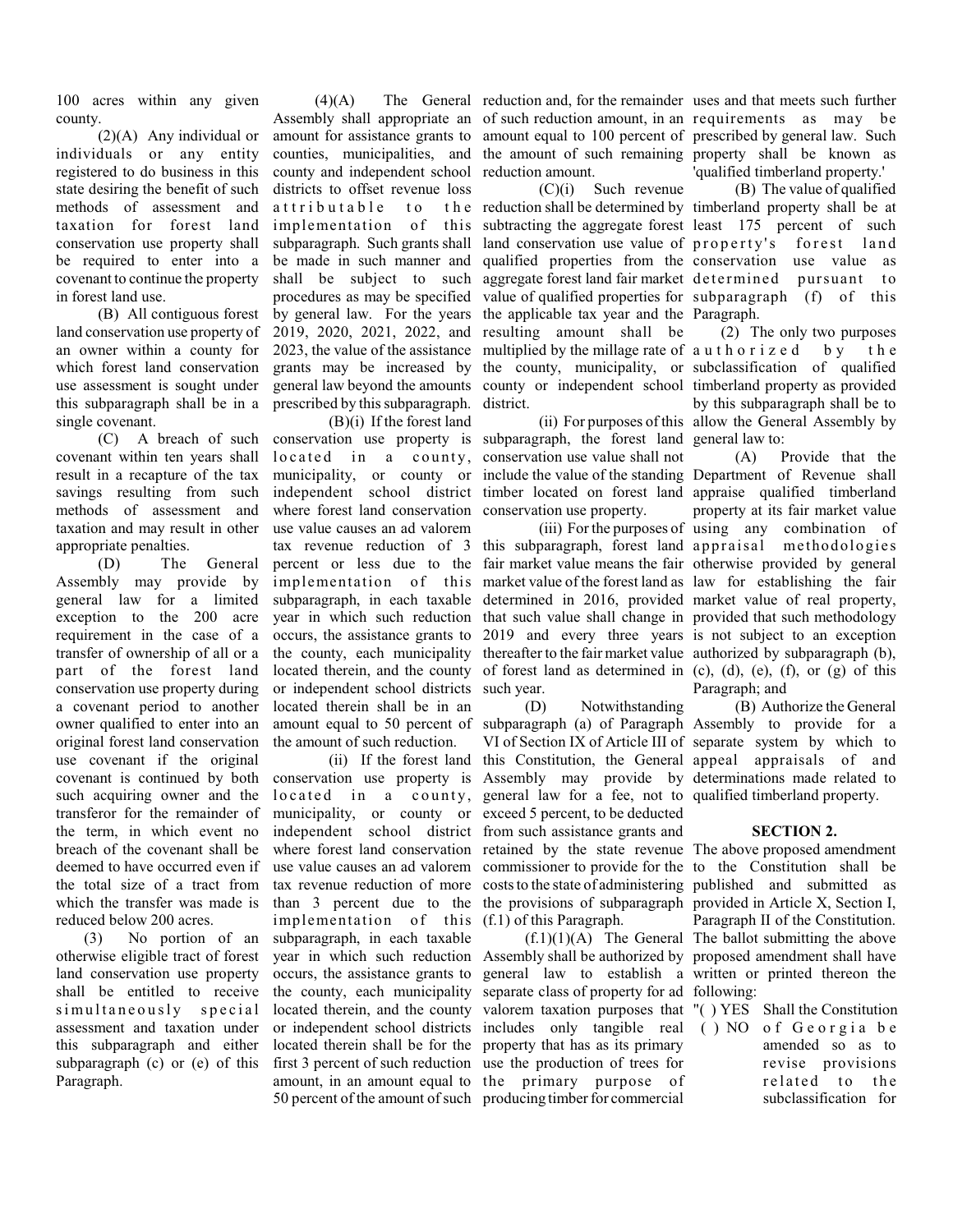conservation use property and related p r o v i d e t h a t GEORGIA: assistance grants related to forest land property may be law for a five-year as follows: period and that up to assistance grants may qualified timberland property for ad purposes?"

All persons desiring to vote in favor of ratifying the proposed amendment shall vote "Yes." All persons desiring to vote against ratifying the proposed amendment shall vote "No." If such amendment shall be ratified as provided in said Paragraph of the Constitution, it shall become a part of the Constitution of this state.

#### **- 4 -**

Senate Resolution No. 146 Resolution Act No. 467 Ga. L. 2018, p. 1139

#### **A RESOLUTION**

Proposing an amendment to the Constitution so as to ackowledge certain rights of victims against perpetrated; to provide for the

methodology for provide for submission of this subparagraph (a) of this establishing the value amendment for ratification or

#### **SECTION 1.**

5 percent of *certain individuals*. (a) For the obligated to appoint an attorney "() YES Shall the Constitution be deducted and victim shall be considered an General Assembly shall provide retained by the state individual against whom a crime by general law the process r e v e n u e has allegedly been perpetrated, whereby a family member, commissioner to including crimes alleged as guardian, or legal custodian of a provide for certain delinquent acts. Such victims victim when he or she is a minor, state administrative shall be accorded the utmost legally incapacitated, or costs, and to provide dignity and respect and shall be deceased may assert the rights of f o r the treated fairly by the criminal such victim. subclassification of justice system of this state and all valorem taxation crime is one against or involving Georgia; any political persons desiring to vote against purpose of this Paragraph, a to represent him or her. The () NO of Georgia be agencies and departments that serve such system. When the action against the State of amendment shall vote "Yes." All the person of the victim or is a subdivision of the State of ratifying the proposed felony property crime, such Georgia; any officer, employee, amendment shall vote "No." If victim shall be afforded the or agent of the State of Georgia such amendment shall be ratified following specific rights:

> reasonable, accurate, and timely employee of the court; notice of any scheduled court proceedings involving the alleged the right to: act or changes to the scheduling of such proceedings;

(2) The right upon request to delinquency proceeding; reasonable, accurate, and timely notice of the arrest, release, or or sentence entered in a criminal Ga. L. 2017, p. 857 escape of the accused;

(3) The right not to be excluded from any scheduled participate as a party in a alleged act;

be heard at any scheduled court subparagraph (b) of this county school district or an proceedings involving the Paragraph; release, plea, or sentencing of the accused; and

whom a crime has allegedly been informed of his or her rights. expand upon the rights provided for a referendum for a sales and enforcement of such rights; to subparagraph (a) of this

the prescribed provide for related matters; to assert the rights enumerated in or assistance grants, to GENERAL ASSEMBLY OF provided by subparagraph (a) of The above proposed amendment increased by general adding a new Paragraph to read represented by an attorney, but proposed amendment shall have BE IT RESOLVED BY THE such victim may assert the rights Constitution is amended by motion, such victim may be The ballot submitting the above Paragraph XXX. Rights of political subdivisions shall be following: general law the process whereby this Paragraph by motion within to the Constitution shall be the same criminal or delinquency published and submitted as proceeding giving rise to such provided in Article X, Section I, neither the state nor any of its written or printed thereon the

(1) The right upon request to subdivisions; or any officer or the Constitution, it shall become or of any of its political as provided in said Paragraph of

(2) Confer upon any victim state.

(A) Appeal any decision made in a criminal or

(B) Challenge any verdict Resolution Act No. 278 or delinquency proceeding; or

(C) Standing to

tax purposes of and provide for exceptions; to Paragraph shall have the right to the reasonable exercise thereof;

of forest land rejection; and for other purposes. Assembly shall provide by maintain order in the courtroom. Paragraph. The General authority of the courts to (4) Restrict the inherent

#### **SECTION 2.**

conservation use Article I, Section I of the rights. At the hearing on such Paragraph II of the Constitution.

amended so as to provide certain rights to victims against whom a crime has allegedly been perpetrated and allow victims to assert such rights?"

(c) This Paragraph shall not: All persons desiring to vote in (1) Create any cause of favor of ratifying the proposed a part of the Constitution of this

**- 5 -**

Senate Resolution No. 95

#### **A RESOLUTION**

court proceedings involving the criminal or delinquency Proposing an amendment to the (4) The right upon request to motion as provided in Georgia so as to authorize a (5) The right to be general law, to further define or enrolled within the county to call (b) A victim described in in this Paragraph or to regulate use tax for education; to provide proceeding other than to file a Constitution of the State of (3) Restrict the authority of districts within the county having the General Assembly, by a majority of the students independent school district or that the proceeds are distributed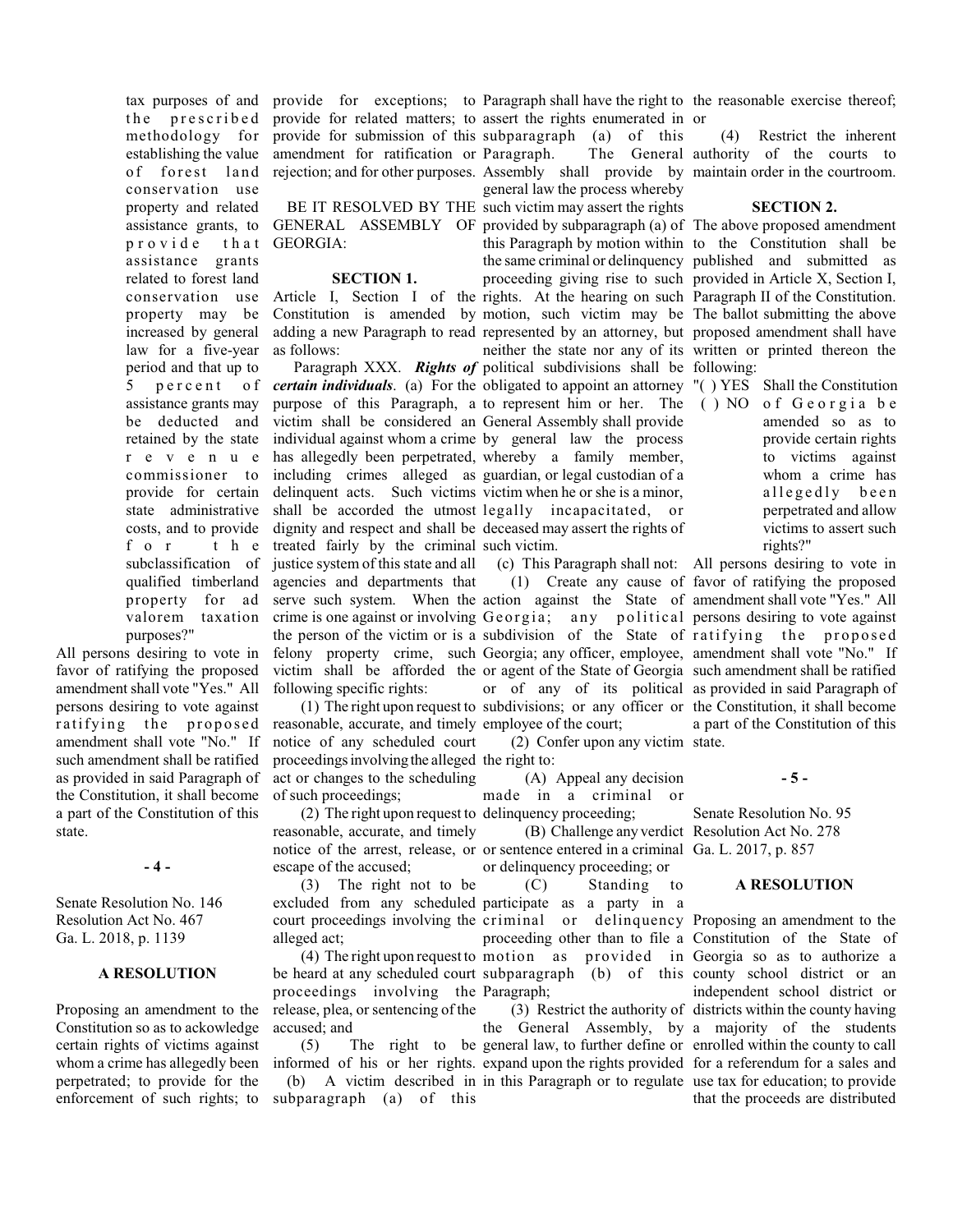on a per student basis among all the school systems unless an agreement is reached among such school systems for a different distribution; to provide for the submission of this amendment for ratification or rejection; and for other purposes.

#### BE IT RESOLVED BY THE GENERAL ASSEMBLY OF GEORGIA:

#### **SECTION 1.**

Article VIII, Section VI, Paragraph IV of the Constitution is amended by revising subparagraphs (a) and (g) as follows:

(a) The board of education of each school district in a county in which no independent school district is located may by resolution and the board of education of each county school district and the board of education of each independent school district located within such county may by concurrent resolutions impose, levy, and collect a sales and use tax for educational purposes of such school districts conditioned upon approval by a majority of the qualified voters residing within the limits of the local taxing jurisdiction voting in a referendum thereon. In addition, when a county school district has one or more independent school districts located within such county, the school district or combination of school districts that has a majority of the students enrolled within the county, based on the latest full-time equivalent count, shall be authorized to call for a referendum to impose, levy, and collect a sales and use tax for educational purposes of such school districts conditioned upon approval by a majority of the qualified voters residing within the limits of the county voting in a referendum thereon. This tax shall be at the rate of 1 percent and shall be imposed for a period

of time not to exceed five years, but in all other respects, except as otherwise provided in this Paragraph, shall correspond to and be levied in the same manner as the tax provided for by Article 3 of Chapter 8 of Title 48 of the Official Code of Georgia Annotated, relating to the special county 1 percent sales and use tax, as nowor hereafter amended. Proceedings for the reimposition of such tax shall be in the same manner as proceedings for the initial imposition of the tax, but the newly authorized tax shall not be imposed until the expiration of the tax then in effect.

(g) The net proceeds of the tax shall be distributed between the county school district and the independent school districts, or All persons desiring to vote in portion thereof, located in such favor of ratifying the proposed county according to an agreement amendment shall vote "Yes." between the county school All persons desiring to vote system and the independent against ratifying the proposed school district or districts or, if no amendment shall vote "No." If agreement can be reached, such amendment shall be ratified according to the ratio the student as provided in said Paragraph of enrollment in each school district, the Constitution, it shall become or portion thereof, bears to the a part of the Constitution of this total student enrollment of all state.school districts in the county or upon such other formula for distribution as may be authorized by local law. For purposes of this subparagraph, student enrollment shall be based on the latest full-time equivalent count prior to the referendum on imposing the tax.

#### **SECTION 2.**

The above proposed amendment to the Constitution shall be published and submitted as provided in Article X, Section I, Paragraph II of the Constitution. The ballot submitting the above proposed amendment shall have written or printed thereon the following:

"( ) YES Shall the Constitution () NO of Georgia be amended so as to authorize a referendum for a

sales and use tax for education by a county school district or an independent school district or districts within the county having a majority of the students enrolled within the county and to provide that the p r o c e e d s a r e distributed on a per student basis among all the school systems unless an agreement is reached among such school systems for a d i f f e r e n t distribution?"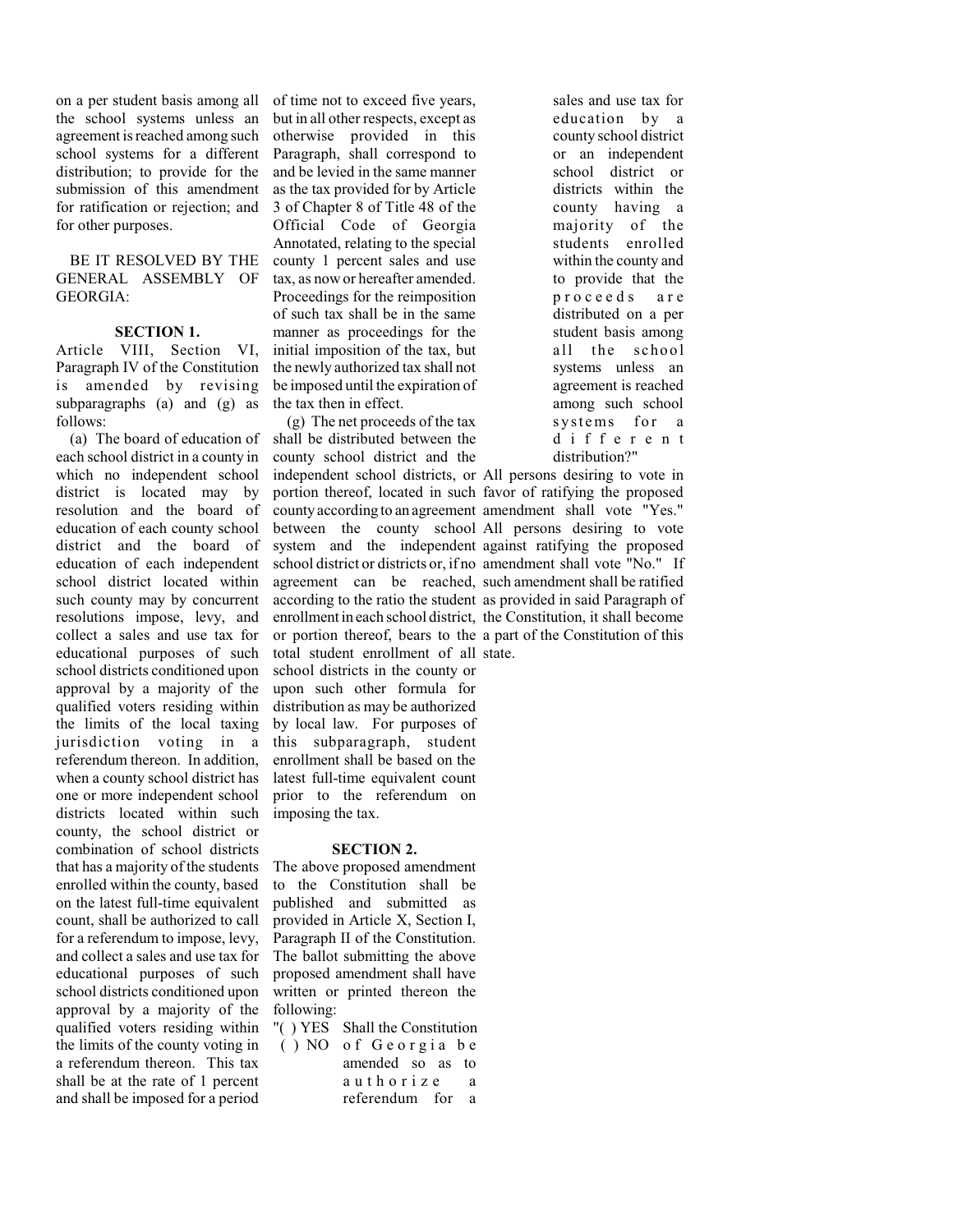# SUMMARIES OF PROPOSED CONSTITUTIONAL AMENDMENTS AND STATE-WIDE REFERENDUM QUESTIONS ON THE GENERAL ELECTION BALLOT NOVEMBER 6, 2018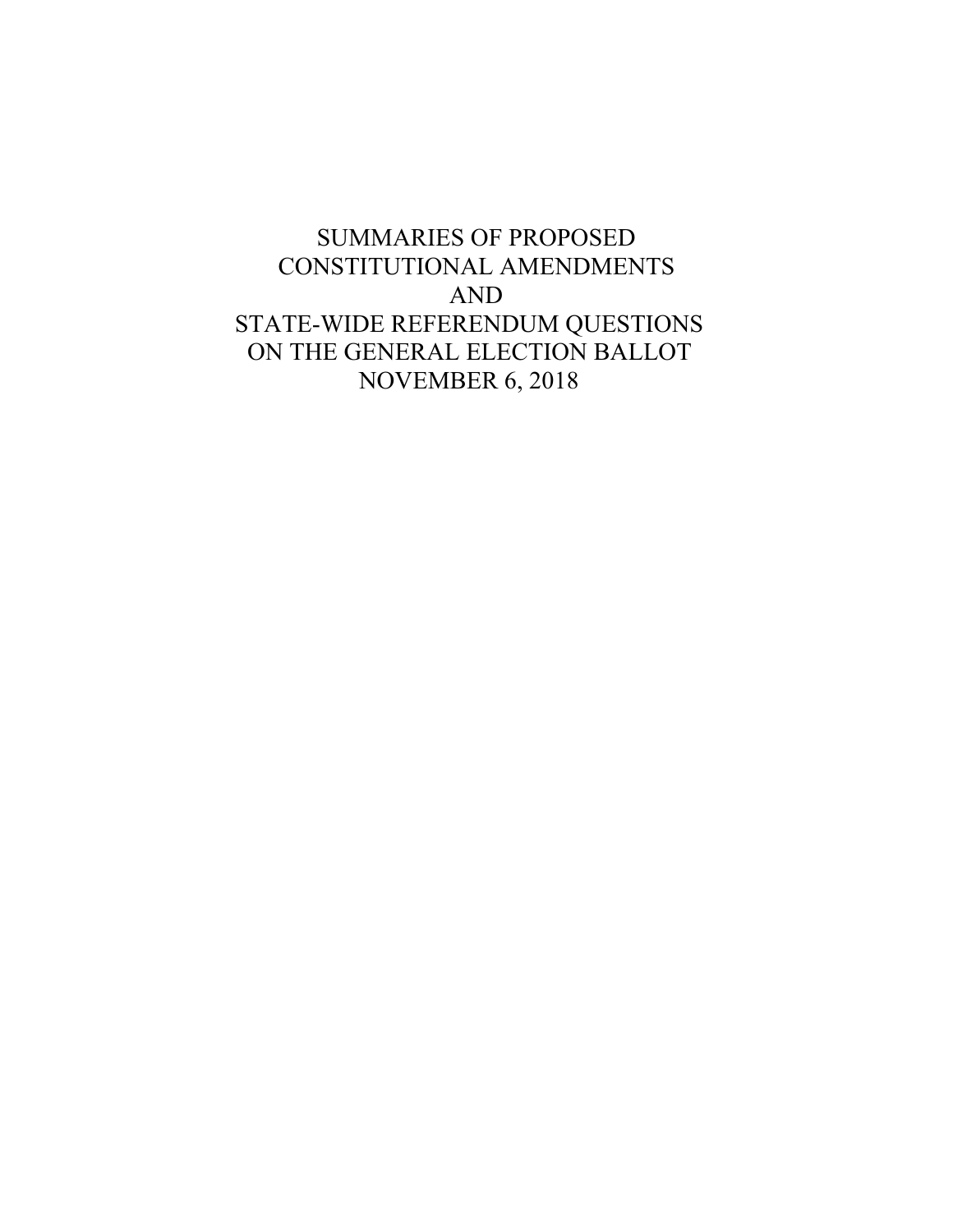### **SUMMARIES OF PROPOSED CONSTITUTIONAL AMENDMENTS**

Pursuant to requirements of the Georgia Constitution, Attorney General Christopher Carr, Secretary ofState Brian P. Kemp, and Legislative Counsel Rick Ruskell hereby provide the summaries of the proposed constitutional amendments that will appear on the November 6, 2018, general election ballot for consideration by the people of Georgia (short captions are those adopted by the Constitutional Amendments Publication Board):

**- 1 -**

**Creates the Georgia Outdoor Stewardship Trust Fund to protect water quality, wildlife habitat, and parks.**

House Resolution No. 238 Resolution Act No. 414 Ga. L. 2018, p. 1138

> $G$  e o r g i a sources and the

forests, fish, wildlife habitats, and state and local families to play and public disclosure, the existing sales tax collected by sporting goods stores to such purposes without increasing the current state sales tax rate?"

#### **Summary**

"( ) YES Without increasing for the protection and ( ) NO the current state preservation of conservation sales tax rate, shall land. Any law adopted pursuant the Constitution of to this proposal shall provide for amended so as to ten years after its effective date; create the Georgia however, such repeal date may be state-wide business court with O u t d o o r extended for a maximum of ten state-wide jurisdiction for use Stewardship Trust additional years. It amends Fund to conserve Article III, Section IX, Paragraph contains provisions relating to lands that protect VI of the Georgia Constitution by venue, jurisdiction, and powers drinking water adding a new subparagraph (p). of such court and provides for This proposal authorizes the General Assembly to provide for an annual allocation of up to 80 percent of the revenue derived from the state sales and use tax collected by sporting goods stores to a trust fund to be used b e automatic repeal not more than

water quality of constitutional amendment is on qualifications of state-wide rivers, lakes, and file in the office of the judge of business court judges. It amends streams; to protect the probate court and is available Article VI of the Georgia and conserve for public inspection.

# **- 2 -**

p r o v i d e **court to lower costs, enhance** file in the office of the judge of opportunities for **efficiency, and promote** the probate court and is available our children and **predictable judicial outcomes.** for public inspection.

enjoy the outdoors, House Resolution 993 by dedicating, Resolution Act No. 410 subject to full Ga. L. 2018, p. 1130

create a state-wide House Resolution No. 51 court business court for the appointment () NO of Georgia be process for state-wide business court judges in order to lower costs, improve the efficiency of all courts, and promote predictability of judicial outcomes in certain complex business disputes for the benefit of all citizens of this state?"

#### **Summary**

A copy of this entire proposed selection, terms, and This proposal creates a It amends under certain circumstances. It

Constitution by revising Sections I, II, III, IV, and VII.

parks; and to **Creates a state-wide business** constitutional amendment is on A copy of this entire proposed

**- 3 -**

up to 80 percent of "( ) YES Shall the Constitution **Georgia's working forests** ( ) NO o f G e o r g i a b e **through tax subclassification** amended so as to **and grants. Encourages the conservation, sustainability, and longevity of**

> business court, Resolution Act No. 297 authorize superior Ga. L. 2018, p. 1127

divisions, and allow "( ) YES Shall the Constitution

amended so as to revise provisions related to the subclassification for tax purposes of and the prescribed methodology for establishing the value of forest land conservation use property and related assistance grants, to p r o v i d e th a t assistance grants related to forest land conservation use property may be increased by general law for a five-year period and that up to 5 percent of assistance grants may be deducted and retained by the state r e v e n u e commissioner to provide for certain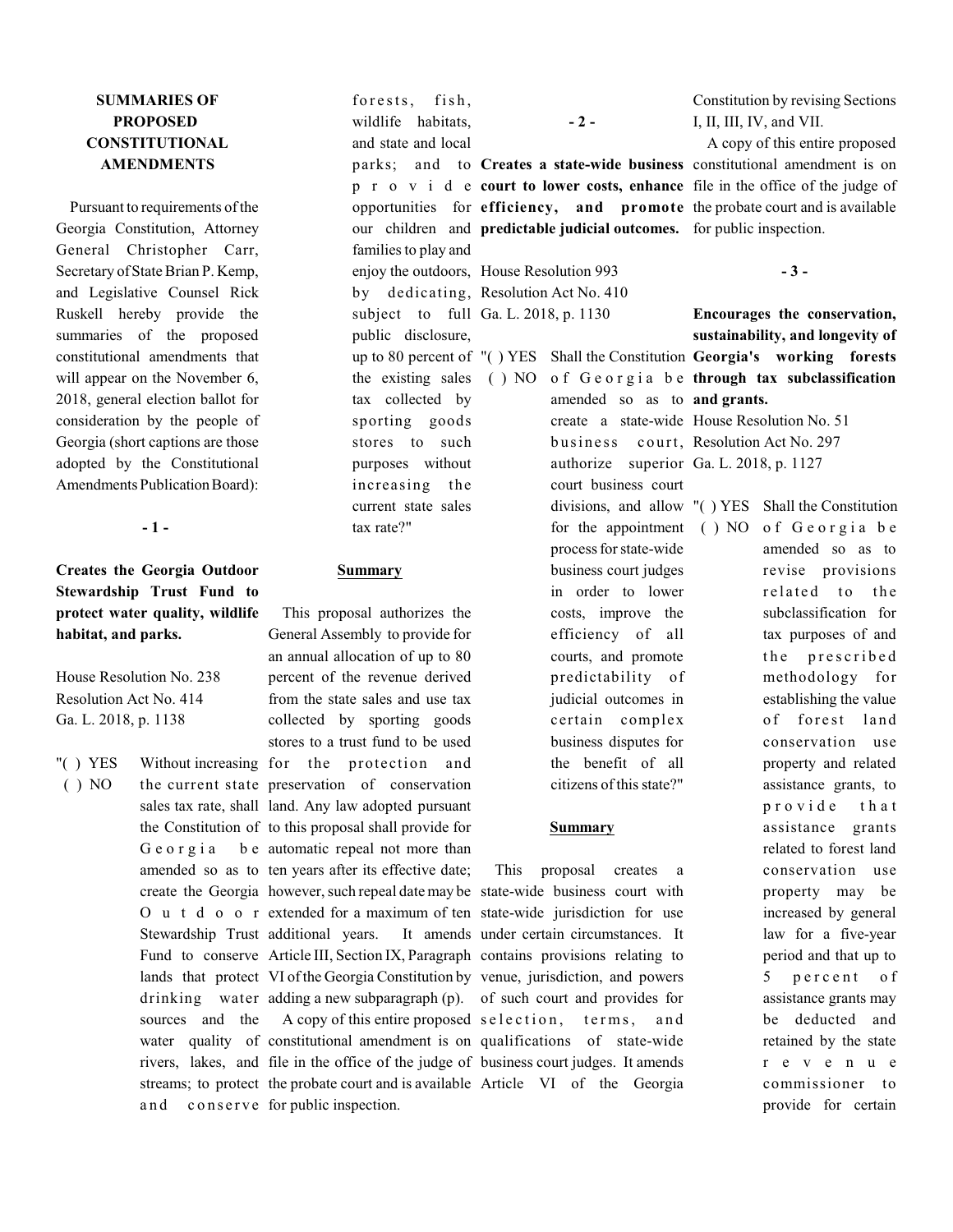state administrative costs, and to provide f o r t h e subclassification of qualified timberland property for ad valorem taxation purposes?"

#### **Summary**

This proposal provisions subclassifying forest perpetrated and provides for the land conservation use property enforcement of such rights. It for ad valorem taxation purposes. amends Article I, Section I of the county school district or an It revises the methodology for Georgia Constitution by adding a independent school district or establishing the value of forest new Paragraph XXX. land conservation use property and related assistance grants. constitutional amendment is on enrolled within the county to call The proposal also permits the file in the office of the judge of for a referendum for a sales and subclassification of qualified the probate court and is available use tax for education and timberland property for ad for public inspection. valorem taxation purposes. It amends Article VII, Section I, Paragraph III of the Georgia new subparagraph (f.1).

A copy of this entire proposed **distribution of proceeds.** constitutional amendment is on file in the office of the judge of Senate Resolution No. 95 the probate court and is available Resolution Act No. 278 for public inspection.

**-4 -**

**Provides and allows assertion of certain rights for victims of crime in the judicial process.**

Senate Resolution No. 146 Resolution Act No. 467 Ga. L. 2018, p. 1139

"( ) YES Shall the Constitution () NO of Georgia be amended so as to provide certain rights

to victims against whom a crime has allegedly been perpetrated and allow victims to assert such rights?"

#### **Summary**

This proposal recognizes certain rights of victims against revises whom a crime has been

**- 5 -**

Constitution by revising **Authorizes local referenda for** among such school systems for a subparagraph (f) and by adding a **educational sales taxes for** different distribution. It amends **certain school systems and** Article VIII, Section VI,

Ga. L. 2017, p. 857

"( ) YES Shall the Constitution the probate court and is available

amended so as to authorize a referendum for a sales and use tax for education by a county school district or an independent school district or districts within the county having a majority of the students enrolled within the county and

to provide that the p r o c e e d s for a different general election: distribution?"

#### **Summary**

A copy of this entire proposed a majority of the students This proposal authorizes a districts within the county having provides that the proceeds are distributed on a per student basis among all the school systems unless an agreement is reached Paragraph IV of the Constitution byrevising subparagraphs (a) and (g).

() NO of Georgia be for public inspection. A copy of this entire proposed constitutional amendment is on file in the office of the judge of

> **SUMMARIES OF PROPOSED STATE-WIDE REFERENDUM QUESTIONS**

distributed on a per Secretary of State is authorized to student basis among include with the summaries of all the school systems proposed constitutional unless an agreement amendments summaries of any is reached among state-wide referendum questions such school systems to be voted on at the same Pursuant to Code Section 21-2-4 of the O.C.G.A., the

#### **- A -**

**Provides for a homestead exemption for residents of certain municipal corporations.**

House Bill No. 820 Act No. 346 Ga. L. 2018, p. 235

- "( ) YES Do you approve a
- () NO new homestead exemption in a municipal corporation that is located in more than one county, that levies a sales tax for the purposes of a metropolitan area system of public transportation, and that has within its boundaries an independent school system, from ad valorem taxes for municipal purposes in the amount of the difference between the current year assessed value of a home and the adjusted base year value, provided that the lowest base year value will be adjusted yearly by  $2.6$ percent?"

#### **Summary**

This proposal authorizes a new homestead exemption from ad